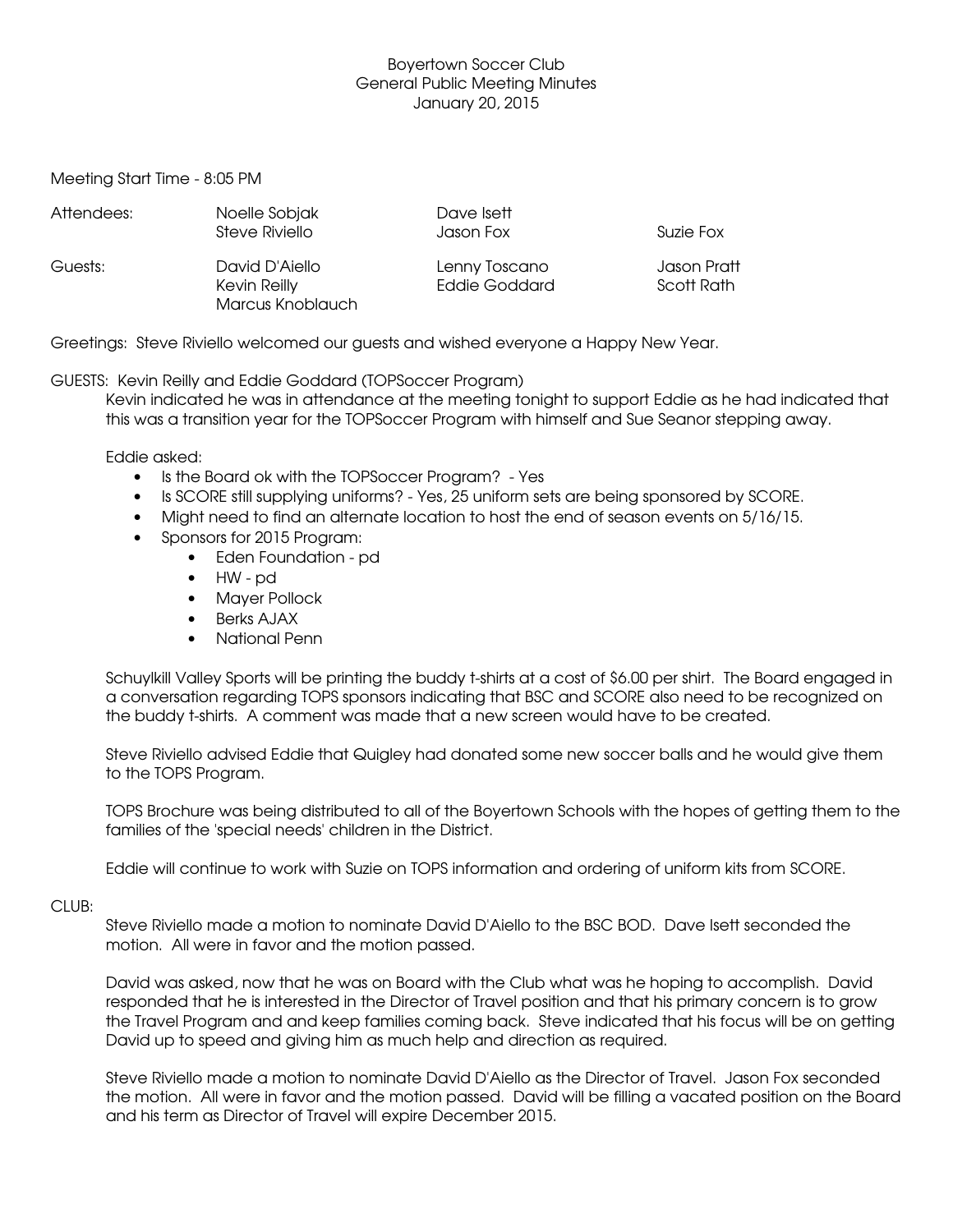#### MINUTES:

Executive Session Minutes from 12/16/14: Noelle made a motion to approve the December 16, 2014 Executive Session Minutes. Suzie seconded the motion. One member abstained and the motion passed.

General Public Meeting Minutes from 12/16/14: Noelle made a motion to approve the December 16, 2014 General Public Meeting Minutes. Dave seconded the motion. One member abstained and the motion passed.

Executive Meeting Minutes from 1/6/15: The Board will review the Minutes and be prepared to vote at the February 10, 2015 Executive Meeting.

FINANCIAL REPORT and BILLS - Submitted by Jason Fox

- New Bills
	- Steve submitted an AFE for kids assisting with FUTURES/PDP approx. \$350.00
	- Lenny Toscano \$ 205.15
	- Angelo's Invoice Jason wanted the BOD to be aware that the invoice was for embroidery charges in case the question would come up as to why the Club would be paying this expense and not the purchasers. Marcus indicated that there was no charge on the items (shirts) on the invoice and rather than applying the Club credit to the embroidery charges, Angelo's applied the credit to the shirts and charged the Club for the embroidery.

Noelle made a motion to approve the Financial Report and pay the bills. Suzie seconded the motion. One member abstained and the motion passed.

The Club's Annual Financial Report has been submitted and will get posted to the Club website.

### $CIUB:$

- Steve made note to all in attendance that this was the Club's Annual General Meeting.
- Steve discussed the Club's 2015 Calendar and also made note that the Club was restructuring its meeting format.
- The Club By-Laws will be updated with the changes.
- Public meetings will be limited to 6, strategically placed during the calendar year. Volunteers will be invited to the Club's working meetings as needed.
- Open positions within Club and Board looking for volunteers.

GUEST: Lenny Toscano (TOURNAMENT)

- $\bullet$  Income: \$57,504
- **Expenses: \$34,836**
- Profit: \$22,667
- Average cost per team is \$224
- Bally Ambulance bill forthcoming \$540
- Boyertown Ambulance should receive a donation
- Survey for Tournament Summary
	- 94 responses (39% Boys Teams, 40% Girls Teams)
	- Teams would like Early Check-In
- Tournament Committee some of the current people are stepping down from their roles and others are still undecided on their participation for 2015.
- Would like to consider the possibility of rewarding BSC teams
- The Club needs to communicate where the Tournament Money is going
- Discussion on field condition post tournament and the fact that field maintenance is very expensive
- Submit paperwork to host: end of January 2015 (BLAST Tournament dates would be 11/21 & 11/22)
- Steve to email those committee members who are departing
- To Storage Shed need to move canopies, t-shirt inventory and empty money boxes to storage